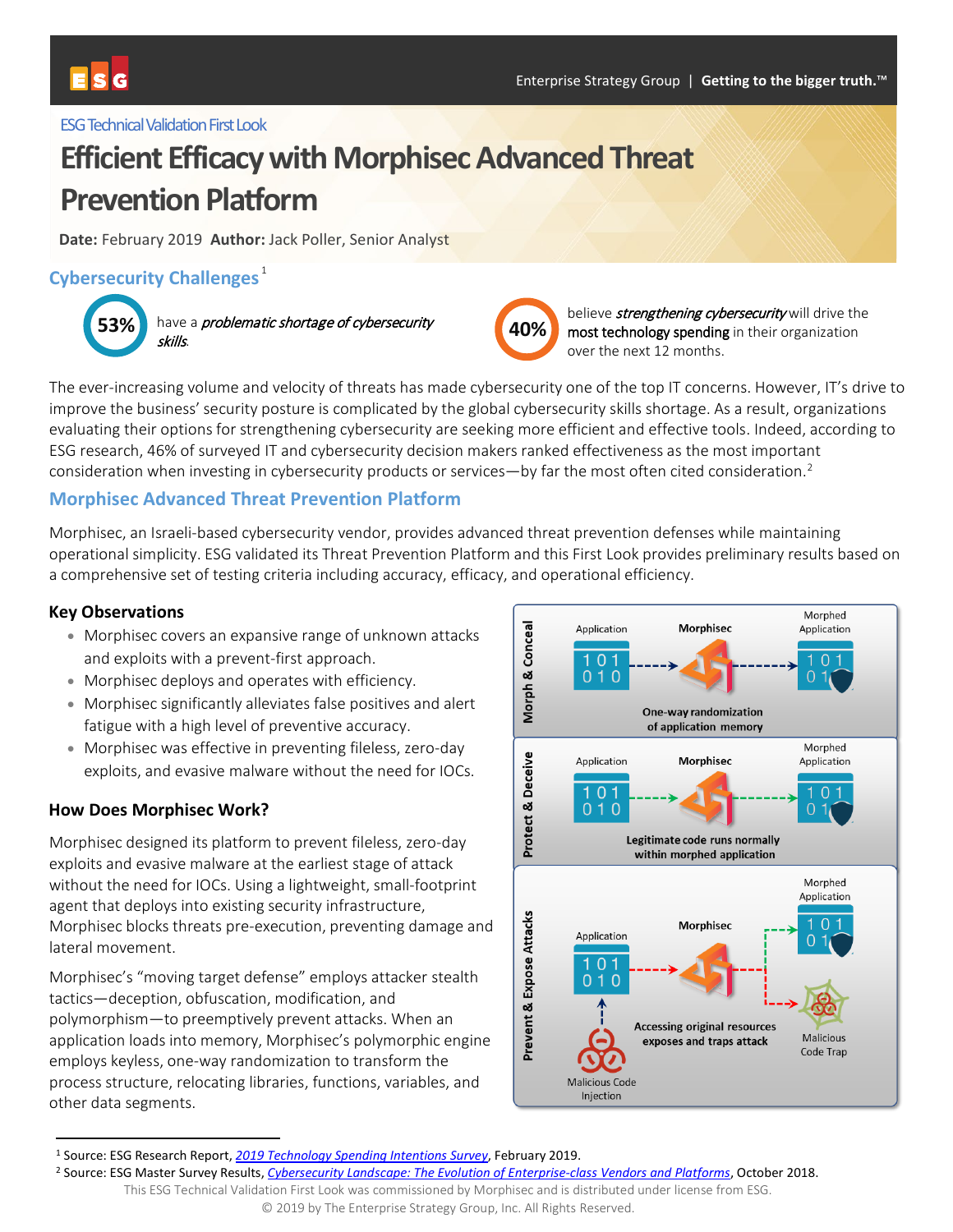Each application instance is uniquely mutated, cloaking the application and making application memory unpredictable to attackers. Legitimate application code is updated with the location of its resources while a lightweight skeleton of the original application structure is maintained as a trap.

Malicious code injected into the application targets the original memory structure and gets captured by Morphisec, while the transformed application runs normally using the transformed application memory. Attacks are prevented, trapped, and logged, along with rich forensic data for analysis.

Morphisec's moving target defense neutralizes advanced attacks and browser-based threats at the earliest stage, independent of threat type, technique, or behavior. Deploying Morphisec provides real-time protection and comprehensive patch gap coverage by preventing exploitation of unpatched vulnerabilities. The Morphisec agent is active only at application load time, providing security without impacting performance and requiring no management.

# **ESG Validation Highlights**

ESG validated Morphisec's capabilities and we were impressed with Morphisec's ability to instantly prevent a broad range of network, email, web, and physical threats without impacting performance.

# **Moving Target Defense**

- ESG observed Morphisec's advanced prevention capabilities across detonated attacks and exploits of various threat categories. Our test environment used a C2 server dynamically generating attacks targeted at an up-to-date Windows 10 Enterprise workstation running Windows Defender and a popular commercial antivirus solution.
- The advanced attack started with a phishing email directing the target user to a website. The site automatically downloaded a VBS script, which passed Defender and AV scanning. The script used a variety of TTPs, including dot-net process hollowing to give the attacker a shell running on the target system. Leveraging additional TTPs, the attacker erased all traces of its presence from the system while gaining local administrator privilege, and then moved laterally to attack the domain controller, gaining domain administrator privilege.
- After installing Morphisec on the target, we retried the same attack. This time, Morphisec immediately prevented the process hollowing attempt and displayed a Win10 notification. The attack failed benignly, preventing infection or damage to the system, with no interruptions in operations or impact on performance.
- Morphisec's moving target defense prevented advanced attacks from crucial attack vectors, including email, web, fileless/in-memory, malware, scripts, and kernel. These attacks employed a variety of TTPs, including exploitation, macro, OLE code injection, reflective loading, exploit kits, drive-by campaigns, code injection, process hollowing, selfmodifying code, and user-mode code injection from the kernel.
- ESG observed that Morphisec's threat prevention effectiveness reduced or eliminated the need to monitor web and network traffic for threats. Process monitoring could also be eliminated since Morphisec protected processes from buffer, integer, and stack-heap overflow and overrun; type confusion; use-after-free; and other exploitation methods.
- While static and runtime detection require known data to classify similar attacks, Morphisec quickly prevented unknown attacks when the attacks tripped over Morphisec decoys placed during code morphing at the launch of each process instance—attack detection was not necessary for prevention of the attack.
- We could see from Morphisec's attack analytics that the system captured extremely detailed, forensic intelligence including the full execution stack and memory access.

# **First Impressions**

The traditional approach to strengthening cybersecurity is to layer on more tools to address perceived or existing weaknesses. This approach fails as it forces organizations to expend more scarce resources—time, money, effort, and, most importantly, staff—and creates an ever-more complicated environment. Instead, organizations need to focus on tools that are effective at preventing threats and have efficient implementations.